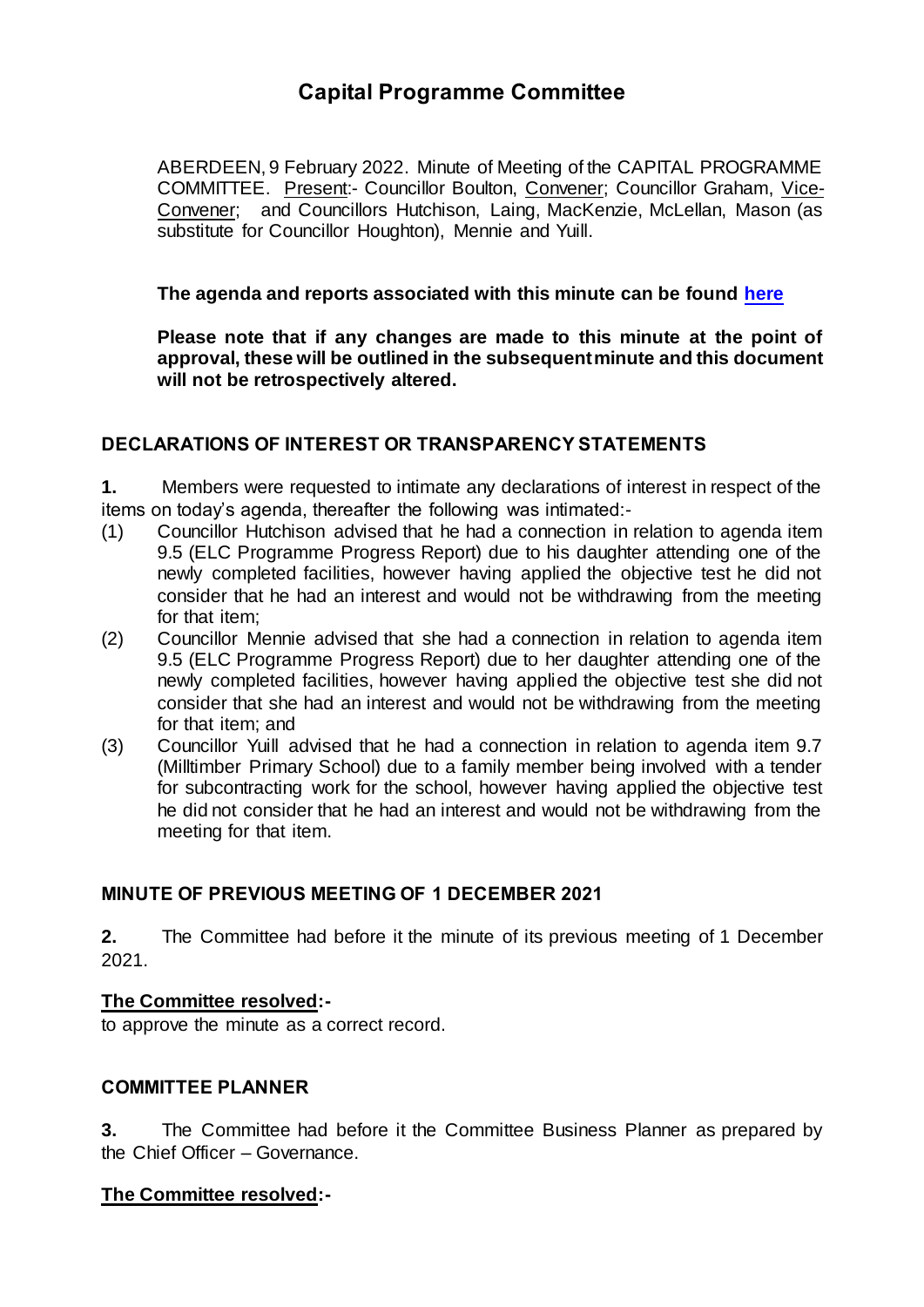# **CAPITAL PROGRAMME COMMITTEE**

9 February 2022

- (i) in relation to item 12 (Provost Skene's House) to remove this item from the planner and note that a Post Occupancy Report would be submitted to this Committee in twelve months time;
- (ii) in relation to item 18 (ELC Expansion Update Report), to remove this item from the planner due to the completion of the overall projects;
- (iii) in relation to both items above, to thank all staff involved with the successful completion of the projects; and
- (iv) to otherwise note the content of the committee business planner.

# **SOUTH COLLEGE STREET JUNCTION IMPROVEMENTS - RES/22/016**

**4.** The Committee had before it a report by the Director of Resources which provided an update on the progress of the South College Street Junction Improvements Project.

## **The report recommended:-**

That the Committee notes the updates to the programme milestones and the associated financial implications.

#### **The Committee resolved:-**

to approve the recommendation contained in the report.

## **NESS ENERGY REPORT - RES/22/021**

**5.** With reference to article 11 of the minute of its meeting of 22 September 2021, the Committee had before it a report by the Director of Resources which provided an update on the progress made with regards to the construction of the Ness Energy Project.

## **The report recommended:-**

That the Committee -

- (a) note the progress achieved to date;
- (b) note the financial position for the project; and
- (c) to instruct the Project Team to undertake research and prepare responses to the Review of the Role of Incineration in the Waste Hierarchy including an evidence gathering visit to carbon capture utilisation and storage and Energy from Waste efficiency improvement projects in Denmark.

## **The Committee resolved:-**

to approve the recommendations contained in the report.

## **TORRY HEAT NETWORK - RES/22/026**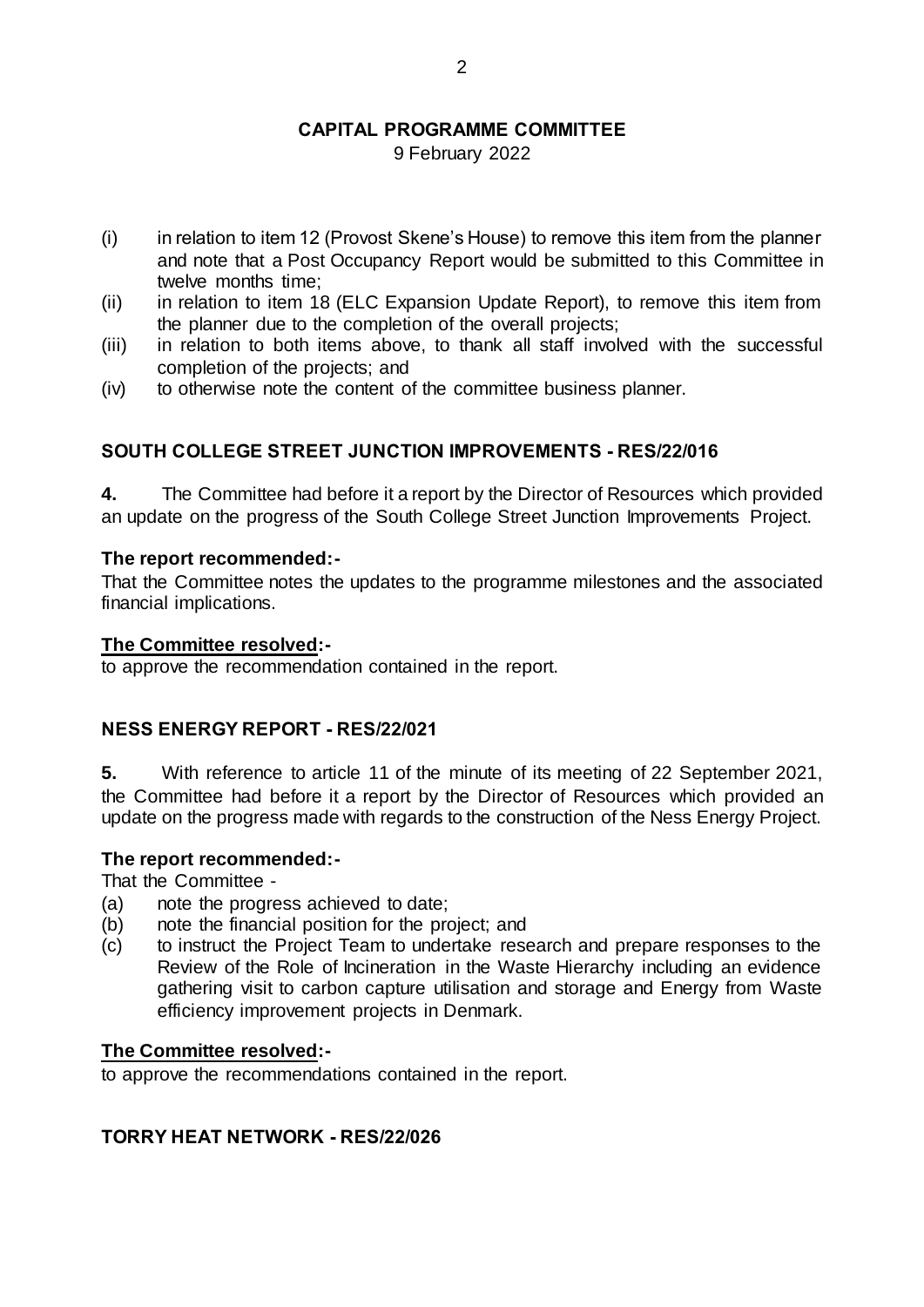## **CAPITAL PROGRAMME COMMITTEE**

9 February 2022

**6.** With reference to articles 13 and 15 of the minute of their meeting of 22 September 2021, the Committee had before it a report by the Director of Resources which provided an update on the progress of the Torry Heat Network.

#### **The report recommended:-**

That the Committee note the current on-going work leading to the anticipated completion of the construction of the approved phase of the Torry Heat Network by late 2023.

#### **The Committee resolved:-**

to approve the recommendation contained In the report.

## **UNION TERRACE GARDENS - RES/22/019**

**7.** With reference to article 6 of the minute of its meeting of 22 September 2021, the Committee had before it a report by the Director of Resources which provided an update on the progress of the delivery of Union Terrace Gardens project which had an anticipated completion date of Spring 2022.

## **The report recommended:-**

That the Committee note the progress achieved to deliver the Union Terrace Gardens redevelopment.

#### **The Committee resolved:-**

to approve the recommendation contained in thew report.

## **ELC PROGRAMME PROGRESS REPORT - RES/22/020**

**8.** With reference to article 11 of the minute of its previous meeting, the Committee had before it a report by the Director of Resources which provided on the progress of ELC Capital Projects and that the projects would help to meet Aberdeen City Council's Early Learning and Childcare Delivery Plan objectives by working with the Education Operations teams to help meet the Councils commitment to expand funded early learning and childcare from 600 hours to 1,140 hours. The timeline for delivery was originally in 2020, however due to the COVID-19 pandemic, the timeline had been extended to August 2021.

## **The report recommended:-**

That the Committee –

- (a) note that the Early Learning and Childcare Expansion Programme of works formed part of the overall Council Capital Programme; and
- (b) note the significant progress made with the overall delivery of projects. Despite the impact of the Covid-19 pandemic and that all works had been completed.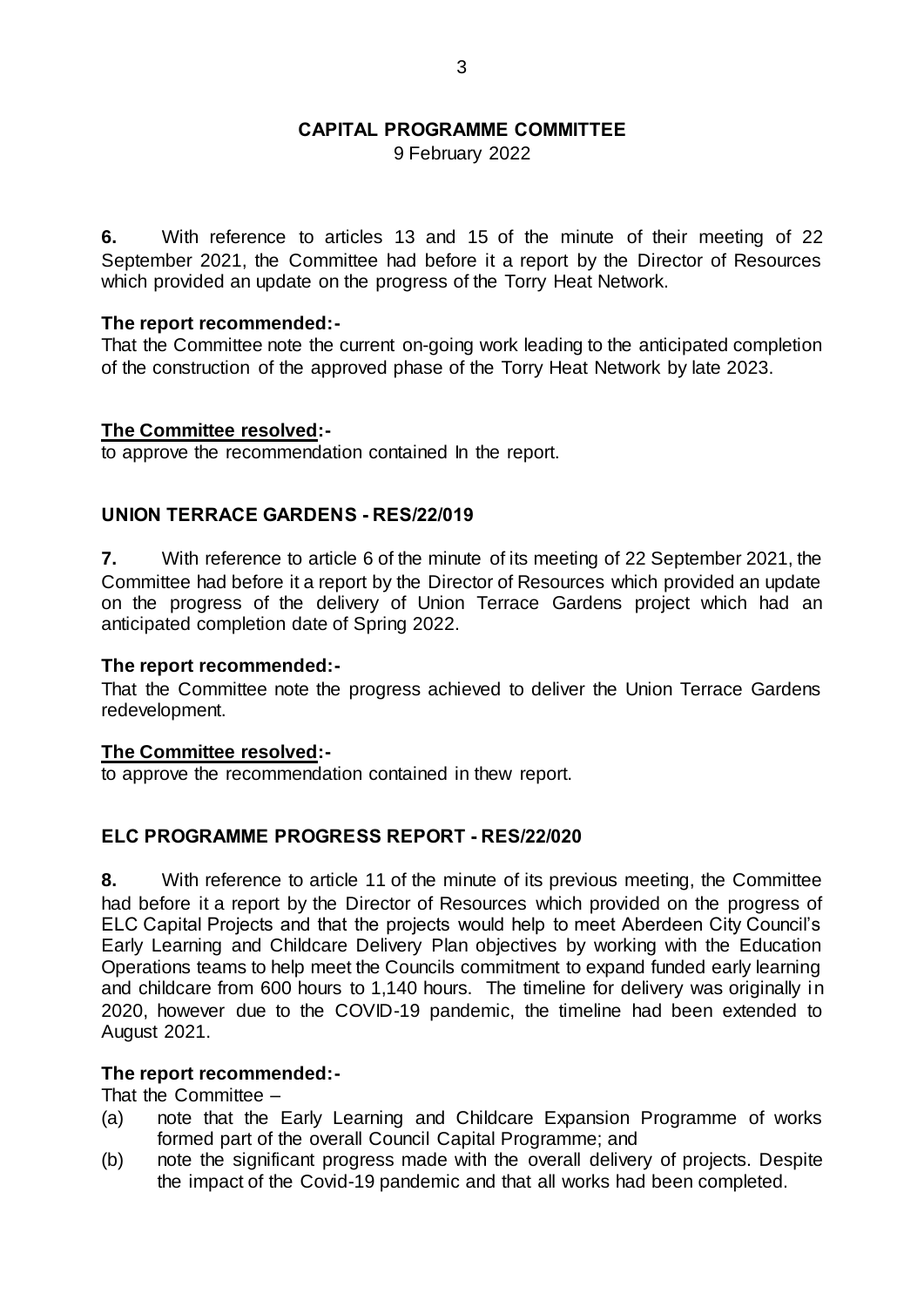9 February 2022

## **The Committee resolved:-**

- (i) to congratulate staff involved with the programme; and (ii) to otherwise approve the recommendations contained in
- to otherwise approve the recommendations contained in the report.

## **COUNTESSWELLS PRIMARY SCHOOL - RES/22/022**

**9.** With reference to article 12 of the minute of its meeting of 22 September 2021, the Committee had before it a report by the Director of Resources which provided an update on the progress of the new Countesswells Primary School project.

## **The report recommended:**

That the Committee -

- (a) note that the project formed part of the Education New Build Programme presented to the Capital Programme, Strategic Commissioning and City Growth and Resources Committees in September 2018 and that the project would contribute to the delivery of Aberdeen City Council's Early Learning and Childcare Expansion Programme of works;
- (b) note the current on-going work leading to the anticipated completion of the construction of the Countesswells Primary School by summer 2023; and
- (c) note that the Council had provided a temporary school to meet the current need of this community.

## **The Committee resolved:-**

to approve the recommendations contained in the report.

## **MILLTIMBER PRIMARY SCHOOL - RES/22/023**

**10.** With reference to article 8 of the minute of its meeting of 22 September 2021, the Committee had before it a report by the Director of Resources which provided an update on the progress of the replacement Milltimber Primary School.

## **The report recommended:**

That the Committee -

- (a) note that the project formed part of the Education New Build Programme presented to the Capital Programme, Strategic Commissioning and City Growth and Resources Committees in September 2018 and that the project would contribute to the delivery of Aberdeen City Council's Early Learning and Childcare Expansion Programme of works; and
- (b) note the current on-going work leading to completion of the construction of the Replacement Milltimber Primary School in spring 2022.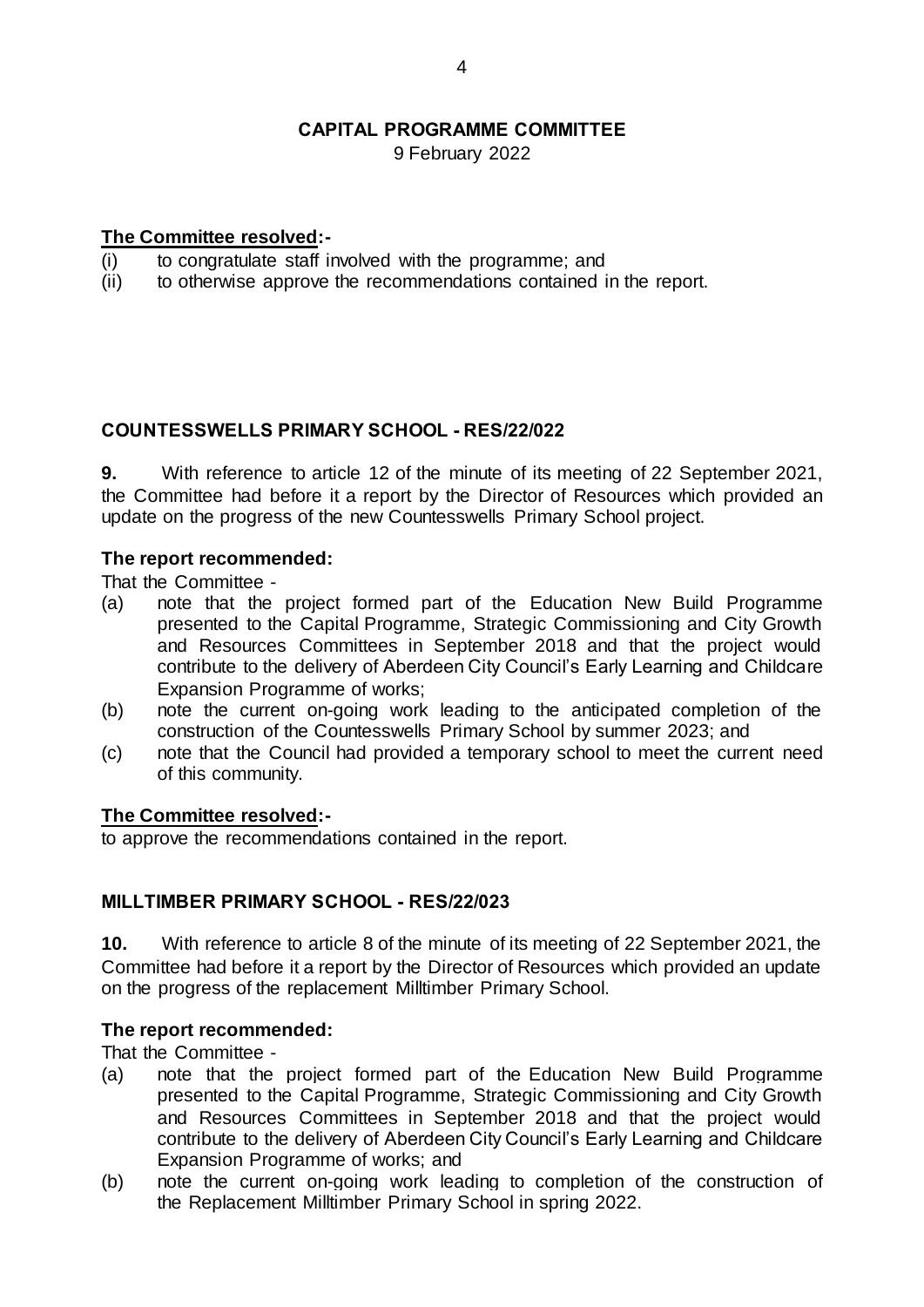9 February 2022

## **The Committee resolved:-**

to approve the recommendations contained in the report.

## **RIVERBANK REPLACEMENT PRIMARY SCHOOL - RES/22/024**

**11.** With reference to article 9 of the minute of its meeting of 22 September 2021, the Committee had before it a report by the Director of Resources which provided an update on the progress of the replacement Riverbank Primary School.

## **The report recommended:-**

That the Committee -

- (a) note that the project formed part of the Education New Build Programme presented to the Capital Programme, Strategic Commissioning and City Growth and Resources Committees in September 2018 and that the project would contribute to the delivery of Aberdeen City Council's Early Learning and Childcare Expansion Programme of works; and
- (b) note the current on-going work leading to completion of the construction of the Replacement Riverbank Primary School in summer 2023.

## **The Committee resolved:-**

to approve the recommendations contained in the report.

## **TORRY PRIMARY SCHOOL INCLUDING COMMUNITY HUB - RES/22/025**

**12.** With reference to article 7 of the minute of its meeting of 22 September 2021, the Committee had before it a report by the Director of Resources which provided an update on the progress of the Torry Community Hub and Primary School.

## **The report recommended:**

That the Committee -

- (a) note that the project formed part of the Education New Build Programme presented to the Capital Programme, Strategic Commissioning and City Growth and Resources Committees in September 2018 and that the project would contribute to the delivery of Aberdeen City Council's Early Learning and Childcare Expansion Programme of works; and
- (b) note the current on-going work leading to completion of the construction of the Torry Community Hub and Primary School by autumn 2023.

## **The Committee resolved:-**